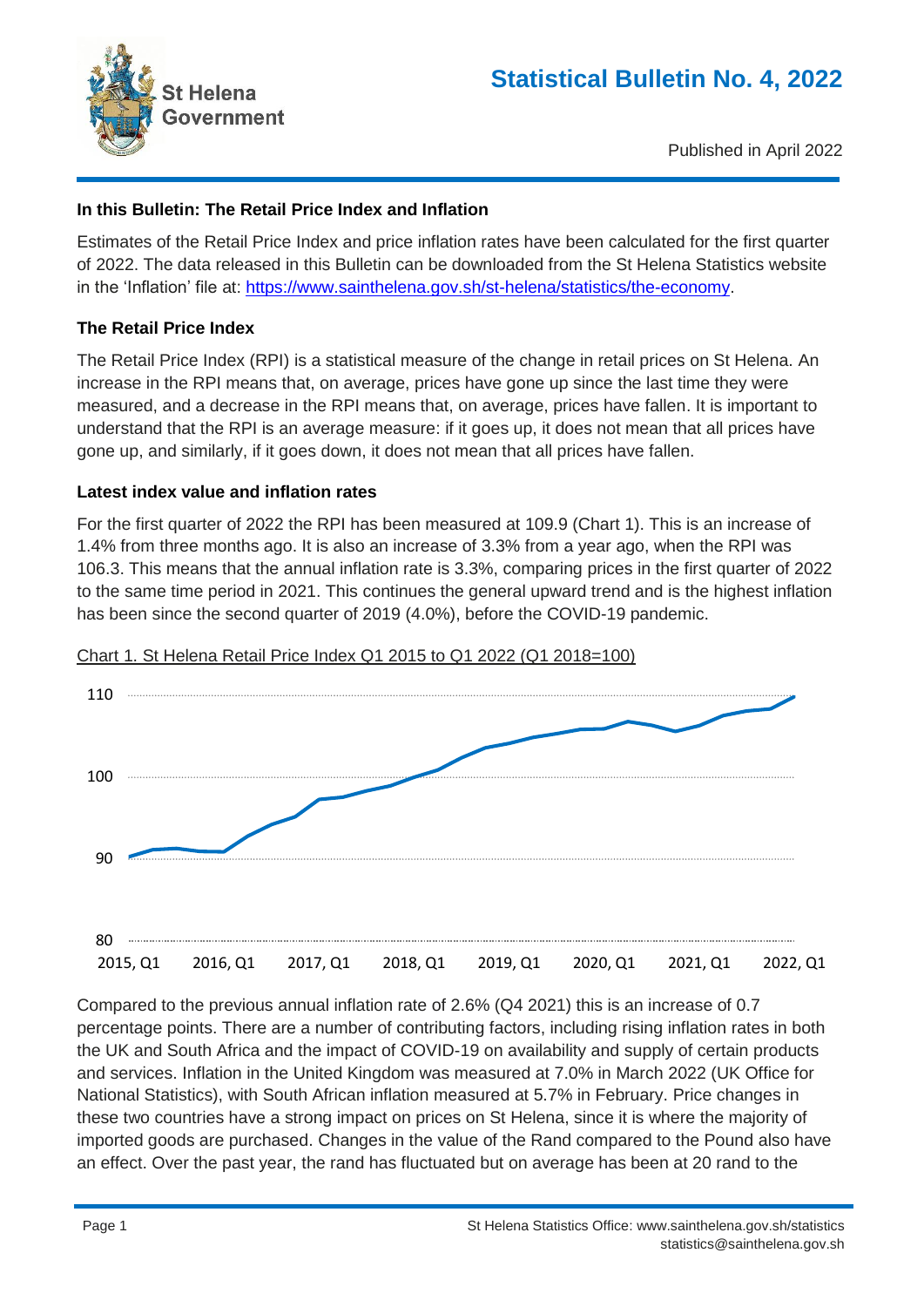

pound. This compared to the previous yearly average of 21 rand per pound.

# **Price changes in the last year**

The index uses 203 representative items to measure price changes in nine different categories of household spending; since a year ago, 77 items increased in price, 42 items decreased in price, and the price of 84 items remained unchanged.

Seven of the nine index categories saw prices increase, on average, over the past year (Chart 3). Average prices of representative items within the Housing category again increased the most (10.4%), while the communications category showed no increase over the last year. Prices in the Housing category were affected by increases in building materials and by changes to the Government Landlord Housing rent scheme adopted from April 2021. On average Food prices have increased by 3.4% since the same period last year, the highest annual increase since quarter 3 2019. Petrol and Diesel prices have remained stable over the past few quarters, despite the global energy and oil concerns resulting from the war between Russia and Ukraine.



#### **Annual change**



**Note:** category weights are provided in parentheses; these indicate the extent to which different categories are represented in the overall index. Categories with higher weight have a greater contribution to the index than categories with lower weights.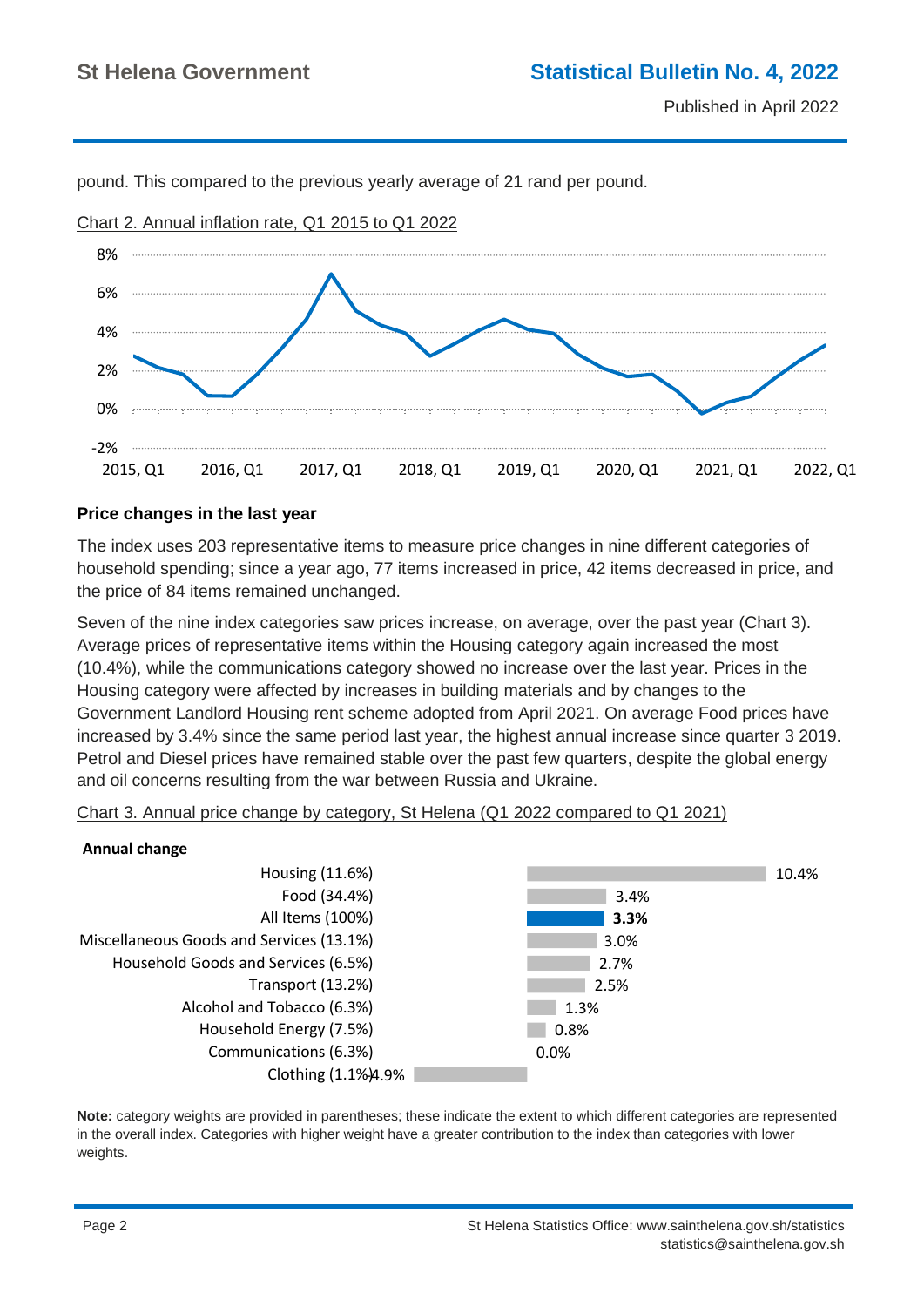#### **Price changes in the last quarter**

Shorter-term changes in prices can be measured by comparing the index with its value in the last quarter, three months ago (i.e. Q4 2021). Charts 4 and 5 illustrate these quarterly inflation rates; typically they are lower than the annual rates, since they measure price changes over a much shorter period. Between Quarter 4 2021 and 1 of 2022, average prices rose by 1.4%: 22 prices rose, 19 prices fell, and 162 prices remained unchanged.

On average, over the quarter prices in items representing Food and Housing rose the most. Food rose by 2.8% between quarter 4 2021 and quarter 1 2022, the highest quarterly rate since the third quarter of 2018. Prices used to measure Household Goods and Services and Clothing fell on average between the quarters, possibly due to the effect of disruptions in supply chains resulting from the COVID pandemic.



Chart 4. Quarterly inflation rate, Q1 2015 to Q1 2022

Chart 5. Quarterly price change by category, St Helena (Q1 2022 compared to Q1 2021)



**Note:** category weights are provided in parentheses; these indicate the extent to which different categories are represented in the overall index. Categories with higher weight have a greater contribution to the index than categories with lower weights.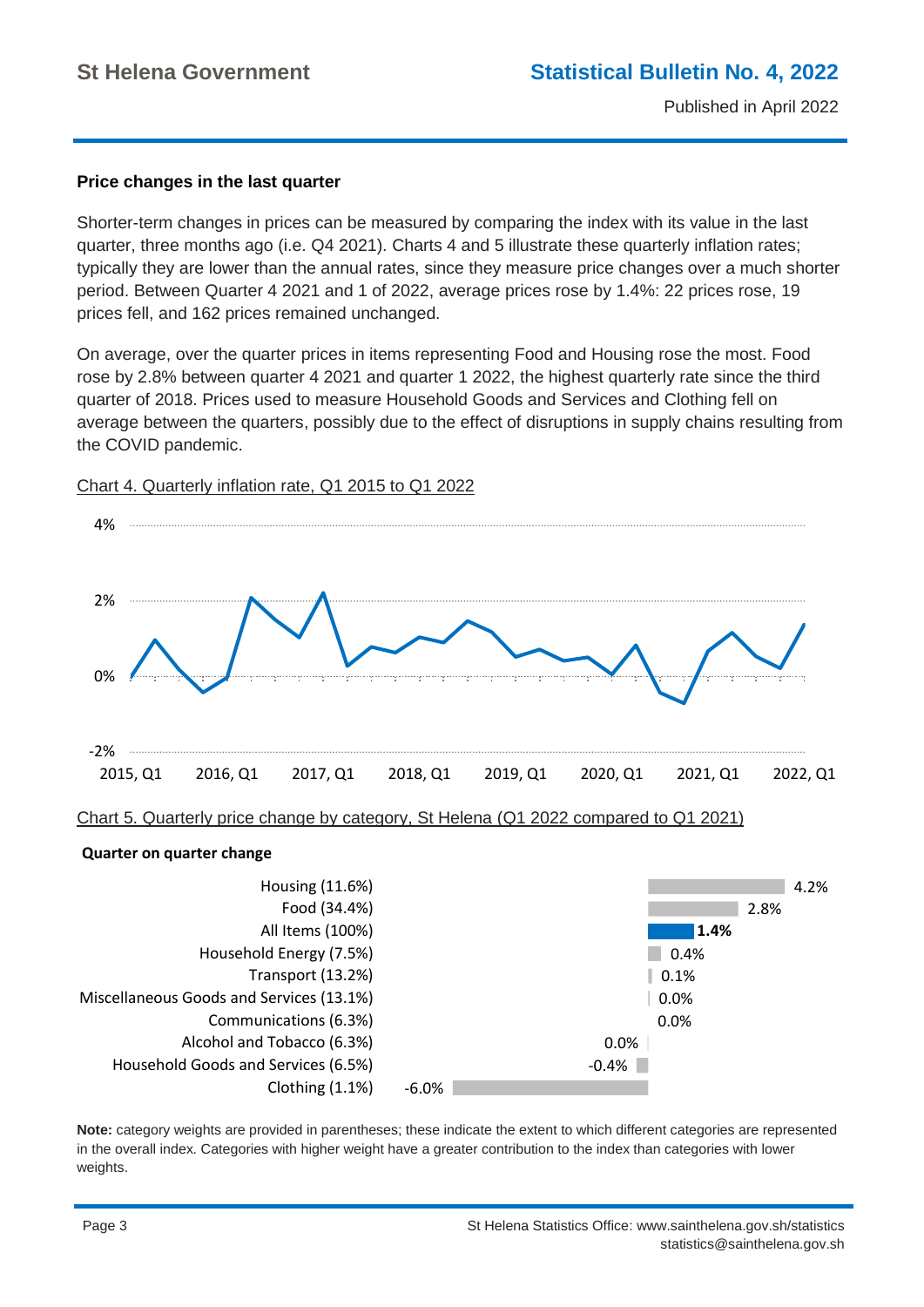## **Some Frequently Asked Questions**

### **What is price inflation?**

Price inflation is the change in the average prices of goods and services over time. The rate of price inflation is calculated from the change in the RPI, which is the official measure of the average change in the prices of goods and services paid by consumers. The RPI is estimated each quarter, i.e. once every three months, and the rate of price inflation is usually quoted on an annual basis; that is, comparing price changes over a 12-month period. Prices and the RPI tend to go up, but they can occasionally go down – which is known as price deflation.

### **Why do we measure inflation?**

An accurate measure of price inflation helps understand the extent and nature of the impact of price changes on the government, businesses, households and individuals. Inflation rates are often used in budgeting and accounting processes so that costs can be adjusted for the effect of price changes.

### **How is the RPI calculated?**

The basis for the RPI is the average weekly cost of goods and services purchased by households on St Helena, sometimes called the RPI 'shopping basket'. Items which households purchase more of, such as food, have the biggest share of the RPI basket. The current RPI uses a basket from the latest Household Expenditure Survey in 2017; prices representing the groups of items in the basket are collected every quarter, and the price of the total basket is compared to the price in the baseline period, the first quarter of 2018. By convention, the value of the basket in the baseline period is scaled to 100, and the RPI values are quoted in relation to that baseline. For example, an RPI value of 120 means that average prices have increased by 20 per cent compared to those recorded in the baseline period.



Composition of average household weekly expenditure (Q1 2018 RPI 'Shopping Basket')